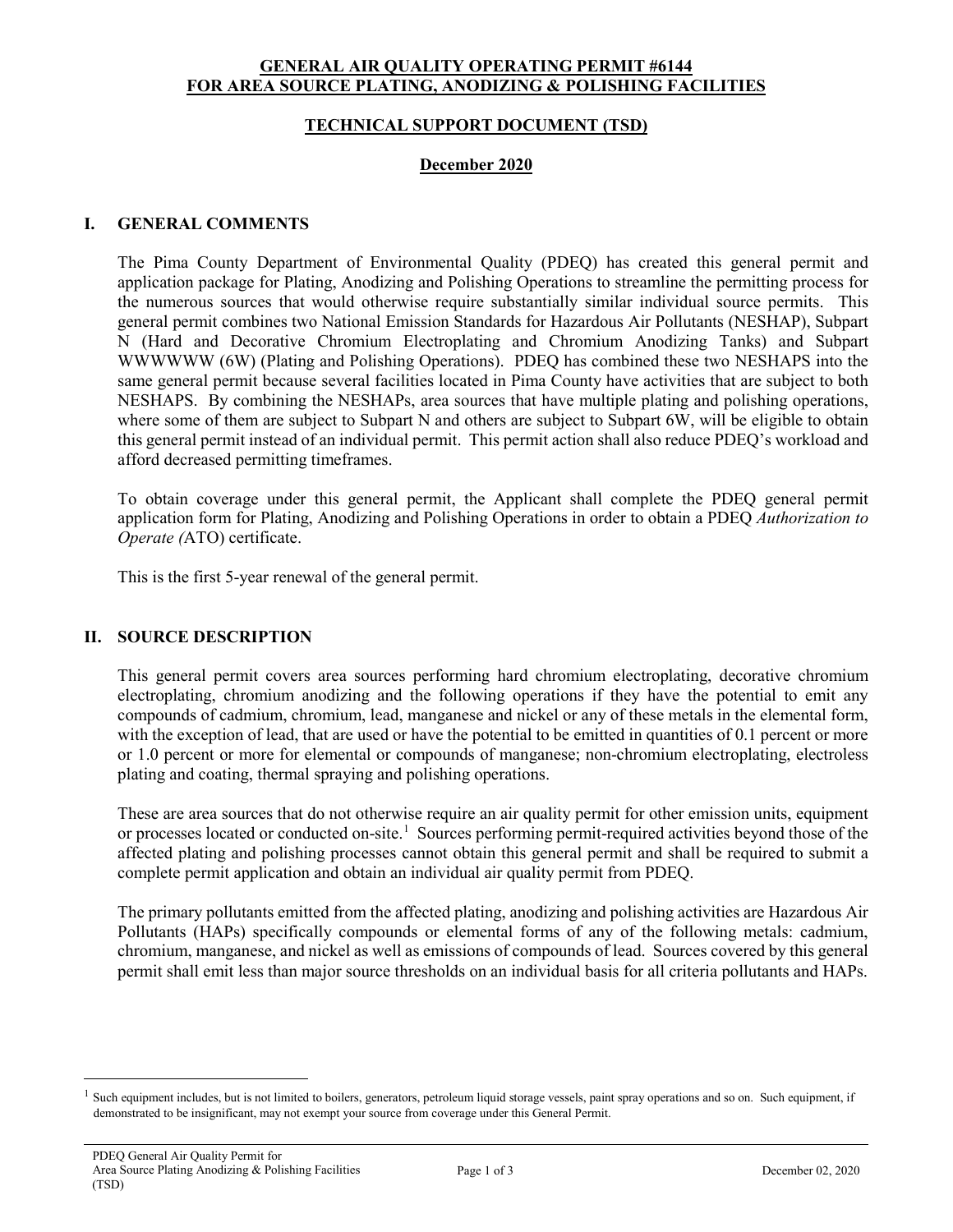# **III. EMISSION ESTIMATES**

Based on standard AP-42 emission factors (or test results submitted by the source) the sum of all emissions from any source operating under this general permit shall be less than the major source threshold defined in PCC 17.04.340.A 128.

Facilities covered by this general permit shall be **Class II, Minor, Stationary Sources**.

# **IV. APPLICABLE REQUIREMENTS**

### **A. National Emissions Standards for Hazardous Air Pollutants (NESHAP)**

40 CFR 63, Subpart N: National Emission Standards for Chromium Emissions from Hard and Decorative Chromium Electroplating and Chromium Anodizing Tanks

40 CFR 63 Subpart WWWWWW: National Emission Standards for Hazardous Air Pollutants: Area Source Standards for Plating and Polishing Operations

### **B. Pima County Code (PCC)**

The following PCC rules apply:

17.16.040 Standards and Applicability (Including NESHAPS)

### **V. PERMIT CONTENTS**

- **A.** The Pima County Code Section contains provisions that apply to all sources of air contaminants operating in Pima County and are Locally Enforceable Conditions unless noted otherwise.
- **B.** There are two NESHAPS covered in this general permit:

**Part I** contains general and specific conditions for facilities subject to Subpart N. The general conditions in Part I apply to all tanks subject to Subpart N. The facilities subject to Subpart N have been divided into four categories. Each category contains the specific conditions applicable to the processes that meet the criteria described by the category.

**Part II** contains general and specific conditions pertaining to facilities subject to Subpart 6W. The facilities subject to Subpart 6W have been divided into five categories. Each category contains the specific conditions applicable to all processes subject to that category.

The Permittee may be subject to just one of the categories or multiple categories in both parts. The conditions in Part I and II are Federally Enforceable Conditions unless noted otherwise.